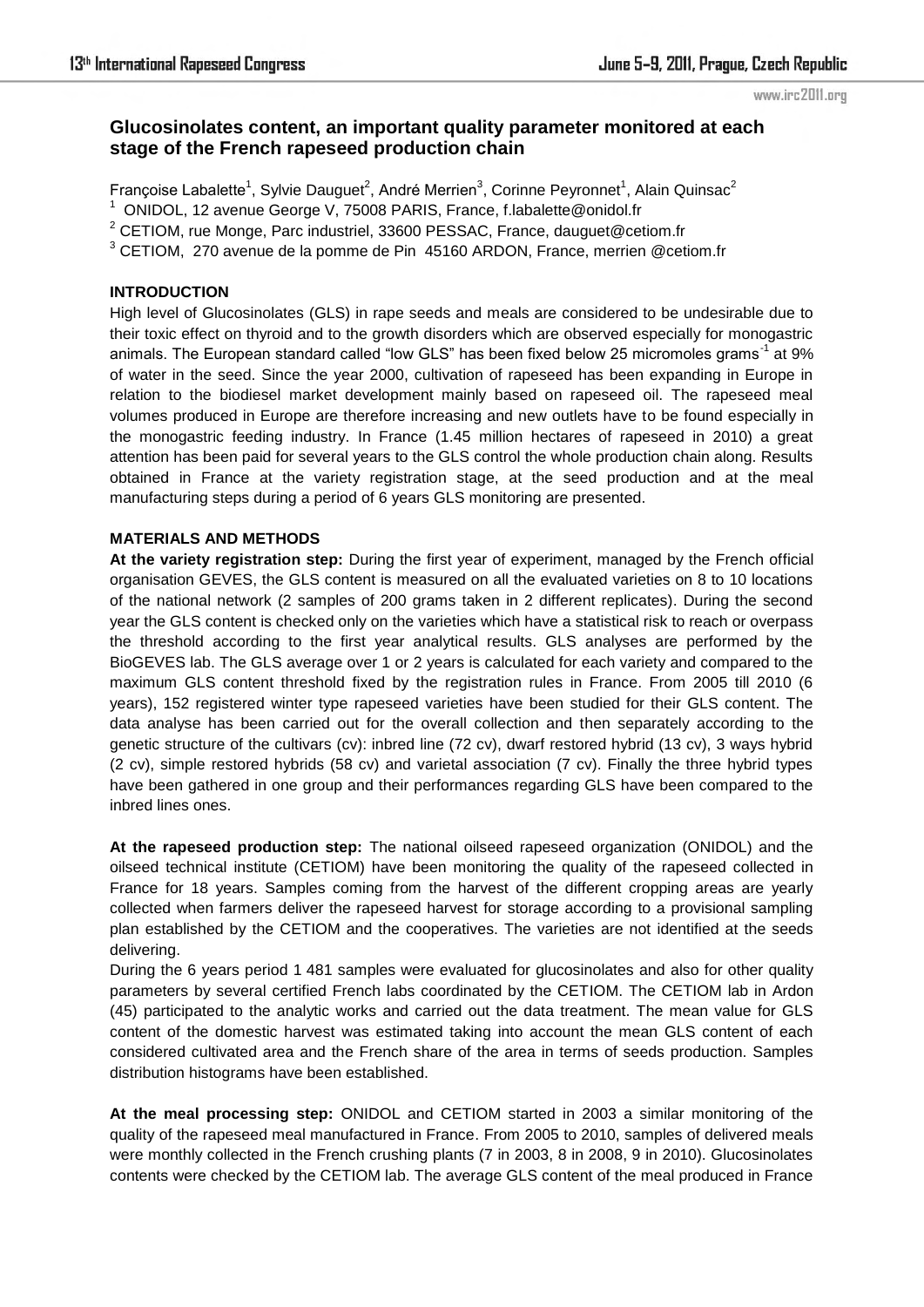has been calculated for every year. Data were also analysed separately for each plant and then compared each to other.

#### **Analytical methods**

GLS content determination was based on high performance liquid chromatography. Standardised methods were applied: NF V03-908-3 or NF EN ISO 9167-1 for seeds and NF ISO10633-1 for meals. Results were expressed in micromoles gram<sup>1</sup> of seeds at 9% of water and in  $\mu$ moles of gram of dry matter (DM) for meal.

### **RESULTS**

**At the variety registration step:** Since 1990, GLS content in the seeds has to be less than 18  $\mu$ moles g<sup>-1</sup> to allow the variety to be registered in France. The restored hybrids took advantage from an adjusted threshold of 20  $\mu$ moles  $q^{-1}$  until the year 2002 (year of cy application).

The overall mean GLS content of the registered varieties slowly decreased by 1.2 points, from 14.1 umoles  $a^{-1}$  of seed in 2005 to 12.9 umoles  $a^{-1}$  in 2010 (table 1).

## **Table 1: Glucosinolates content (GLS) of the varieties registered in France between 2005 and 2010- GLS in micromoles g-1 of seeds at 9 % humidity**

|                      | 2005 | 2006 | 2007 | 2008 | 2009 | 2010 | <b>Total over</b><br>years |
|----------------------|------|------|------|------|------|------|----------------------------|
| number of registered | 12   | 18   | 35   | 40   | 34   | 13   | 152                        |
| varieties            |      |      |      |      |      |      |                            |
| mean GLS content     | 14.1 | 13.5 | 14.1 | 12.9 | 12.6 | 12.9 | 13.4                       |
| minimum GLS content  | 11.6 | 9.5  | 10.1 | 8.1  | 9.7  | 10.8 | 8.1                        |
|                      | (IL) | (IL) | (IL) | (IL) | (RH) | (IL) |                            |
| maximum GLS content  | 17.7 | 16.5 | 16.9 | 16.9 | 16.6 | 15   | 17.7                       |
|                      | (L)  | (RH) | (RH) | (L)  | (RH) | (RH) |                            |

## **(IL): inbred line - (RH) : restored hybrid**

At the beginning of the studied period, hybrids expressed in general higher GLS concentration than inbred lines (table 2). According to the breeders, some male sterility sources (OGU-INRA source for example) involved in the hybrid process should be linked with GLS higher content.

During the 6 years period, the GLS content of inbred lines remained quite stable with a slight GLS decrease of around 0.5/1 point meanwhile the GLS mean value of the hybrid types was significantly lowered of more than 2 points (table 2). Since 2008, the GLS mean value of inbred line and hybrids have been joining 12.5 to 13  $\mu$ moles g<sup>-1</sup> of seeds. The proportion of varieties displaying GLS rates bellow 15  $\mu$ moles/g increased during the period and reached 100 % in 2009 for inbred lines and in 2010 for both types (table 2). The 10 umoles  $q^{-1}$  seems however a difficult barrier to overcome for the rapeseed winter types but some cultivars succeeded in it since 2008 showing that genetic progress goes on with this trait (table 2).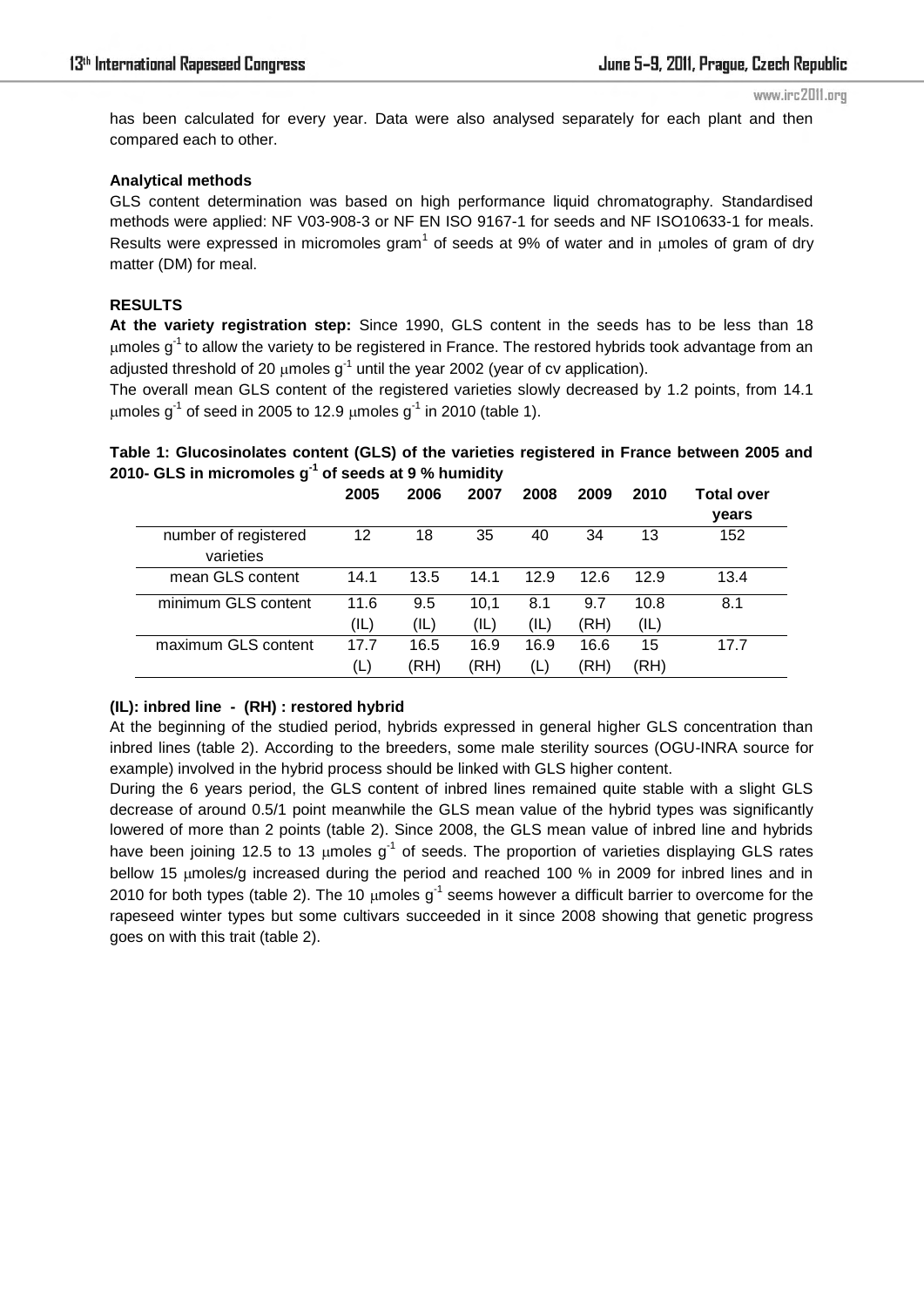|                                                                  |                                                            | 2005 | 2006 | 2007 | 2008 | 2009 | 2010    |
|------------------------------------------------------------------|------------------------------------------------------------|------|------|------|------|------|---------|
| mean GLS value                                                   | Inbred lines (a)                                           | 13.8 | 13.1 | 13.6 | 12.7 | 12.5 | 13.2    |
|                                                                  | <b>Hybrid</b><br>types $15.1$<br>(b)                       |      | 13.8 | 14.3 | 13.0 | 12.6 | 13.1    |
|                                                                  | between<br>gap<br>hybrids<br>and<br>inbred lines (b-<br>a) | -1.3 | 0.76 | 0.7  | 0.30 | 0.11 | $-0.07$ |
| varieties with inbred lines<br>% of<br>GLS content $\leq$ =15    |                                                            | 78   | 67   | 71   | 77   | 100  | 100     |
|                                                                  | hybrid types                                               | 33   | 60   | 59   | 88   | 86   | 100     |
| varieties with inbred lines<br>%<br>of<br>GLS content $\leq$ =10 |                                                            | 0    | 8    | 0    | 23   | 8    | 0       |
|                                                                  | hybrid types                                               | 0    | 0    | 0    | 0    | 9    | 0       |

**Table 2: Comparison for glucosinolates content (GLS) between inbred line and hybrid type cultivars registered in France between 2005 and 2010, GLS expressed in moles g-1 of seed at 9 % water** 

**At the rapeseed production stage:** the average GLS value of rapeseed harvests over the period was good (14.9  $\mu$ moles g<sup>-1</sup>) but the standard deviation remained quite high between 3 and 4, excepted in 2010 (2.5). In addition, huge differences between the lowest samples (5 to 8  $\mu$ moles g<sup>-1</sup>) and the highest one's (22 to 30  $\mu$ moles g<sup>-1</sup>) were observed each year (table 3). These indicators suggest that the variability of GLS content remains important and that extreme values could be reached while cumulating effects of the variety and of pedoclimatic conditions.

| Table 3: Glucosinolates content (GLS) of seeds samples collected in France at the seeds              |  |  |  |  |
|------------------------------------------------------------------------------------------------------|--|--|--|--|
| delivering between 2005 and 2010, GLS expressed in $\mu$ moles g <sup>-1</sup> of seeds at 9 % water |  |  |  |  |

|                            | 2005 | 2006 | 2007 | 2008 | 2009 | 2010 | value<br>mean<br>over years |
|----------------------------|------|------|------|------|------|------|-----------------------------|
| <b>Number</b><br><b>of</b> | 471  | 104  | 260  | 187  | 214  | 245  | 246                         |
| checked                    |      |      |      |      |      |      |                             |
| samples                    |      |      |      |      |      |      |                             |
| mean value                 | 13.4 | 13.3 | 17.3 | 16.1 | 15.3 | 14.2 | 14.9                        |
| standard                   | 3.1  | 3.7  | 3.9  | 4.1  | 3.7  | 2.5  | 3.5                         |
| deviation                  |      |      |      |      |      |      |                             |
| minimum value              | 6.2  | 7.3  | 7.1  | 7.1  | 5.1  | 8.1  | 6.8                         |
| maximum                    | 24   | 24.6 | 30.4 | 30   | 25.4 | 22.7 | 26.2                        |
| value                      |      |      |      |      |      |      |                             |

In spite of this variability, the French seeds production met largely the current European standard requirement of maximum glucosinolates content of 25  $\mu$ moles g<sup>-1</sup> each year (figure 1). If we simulate a maximum target value of 18  $\mu$ moles/g, we observe that a great proportion of the delivered seeds lots would have over passed this limit in 2007 (43%), 2008 (28%) and in 2009 (25%). In 2010, the 2005 level was recovered with 9 % of the French samples above 18  $\mu$ moles g<sup>-1</sup> which can be considered as a good result to be stabilised in the next years.

Looking now at the GLS content trend during the past 6 years period, we observe that at the beginning of the period, in 2005 and 2006, the GLS average value of the French harvest was good, close to 13  $\mu$ moles g<sup>-1</sup>, similar to the mean value of the inbred lines registered at that time. After that, a peak of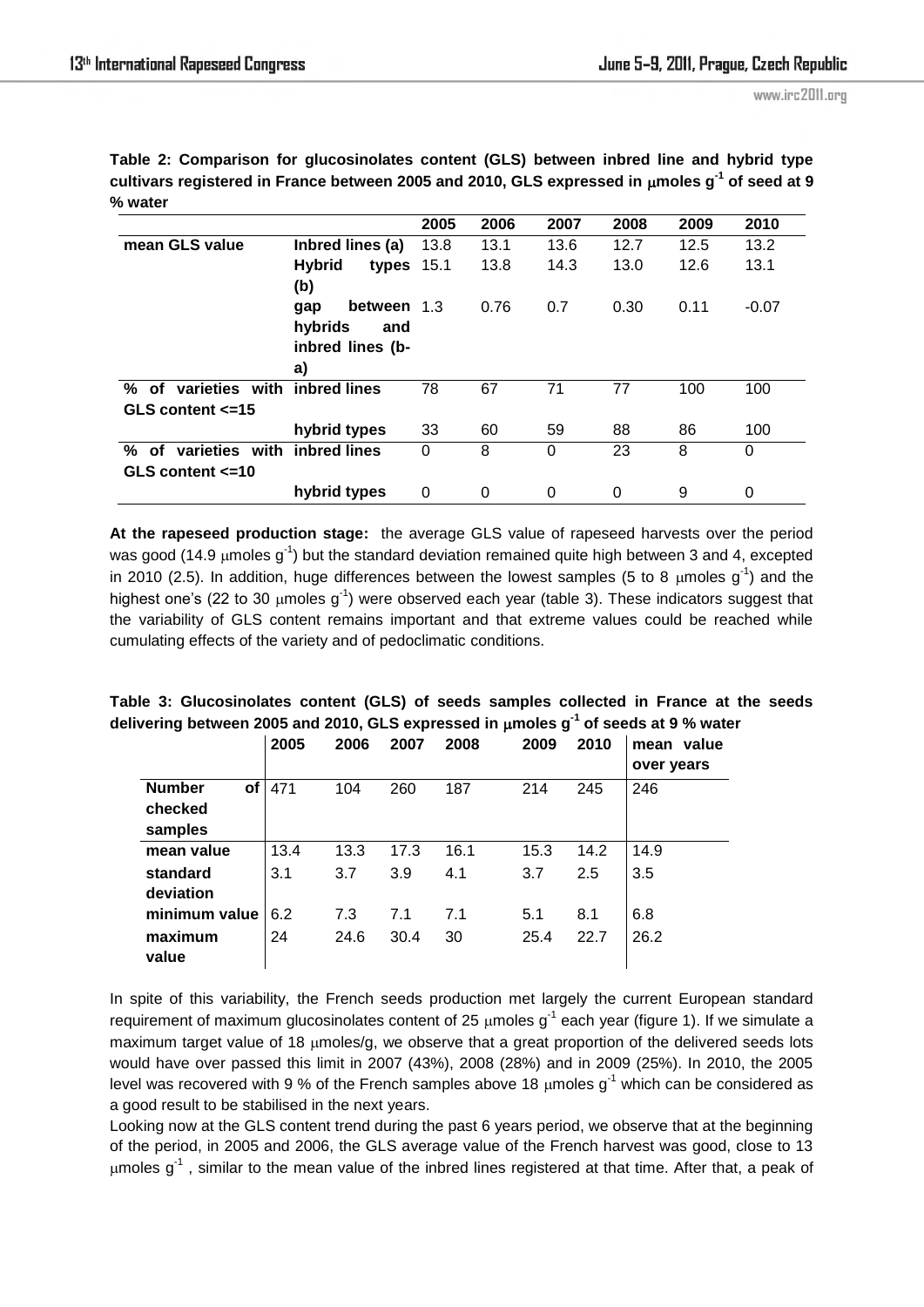#### www.irc2011.org

17.3 micromoles was reached in 2007 and between 2007 and 2010 the average value decreased of 1 point per year (figure 1). The annual variation could explain only a small part of the unusual value of 2007, probably not more than 1 point compared to 2006 if we refer to the variation of GLS content observed on the inbred lines during registration process between 2006 and 2007 (see table 2). The main part of the GLS variation in the French rapeseed harvest could be explained by GLS characteristics of the most cultivated varieties. During the years 2007 and 2008, two factors cumulated their effects in France: i) the expansion of hybrids acreage which displayed in that time higher GLS contents ii) the presence in top sales of some varieties expressing high GLS contents, between 16 and 25 µmoles  $g^{-1}$  (inbred line Grizzly and the hybrids Exagone, NK Aviator, Excel..) and coming for the highest GLS rates from the European catalogue of varieties (ex : Excel registered in the UK). In the following years 2009 and 2010, these varieties were less cultivated and their impact was progressively diluted in the global harvest. In addition, the new varieties coming in the market expressed less GLS content as shown before and contributed to decrease the mean GLS content of the French harvest.

**Figure 1: mean glucosinolates content of the samples collected in France from 2005 until 2010 and percentage of samples expressing glucosinolates content above 18 moles g-1 of seeds** 



**At the meal processing step :** First of all, the mean annual value of residual GLS content measured in the rapeseed meal delivered by the main French crushing plants easily met the requirements of European standards (less than 30  $\mu$ moles gram  $^{-1}$  of DM) and can be then considered of good quality (table 4). During the period, the meal average GLS content remained quite stable in spite of a 1 point increase in 2007 and 2008 to be related to the GLS content peak observed in seeds for the 2007 and 2008 harvests. This relative stability of the French average GLS content in meal hid a great variability of unitary values which were found between 1.4 and 27.7  $\mu$ moles g<sup>-1</sup> DM.

|                               |      | 2005 | 2006 | 2007 | 2008 | 2009 | 2010 | over years |
|-------------------------------|------|------|------|------|------|------|------|------------|
| number<br>analysed<br>samples | οf   | 54   | 76   | 73   | 74   | 81   | 86   | 74.0       |
| yearly<br>value               | mean | 11.1 | 10.7 | 11.7 | 11.3 | 10.3 | 9.5  | 10.8       |
| minimum value                 |      | 2.8  | 3.8  | 3.4  | 1.4  | 2.3  | 1.6  | 2.5        |
| maximum value                 |      | 16.8 | 18.0 | 24.1 | 25.4 | 21.6 | 27.7 | 22.3       |

**Table 4: Glucosinolates content (GLS) of the rapeseed meal delivered by the French surveyed crushing plants between 2005 and 2010, GLS expressed in moles g-1 of dry matter** 

This variability appeared to be related to the crushing plants as shown in the figure 2 and probably to the hydrothermal treatment during the desolventisation process, high temperatures leading to lower residual GLS contents. However, as it is shown in the communication entitled "A multi-year survey on chemical composition of rapeseed meal produced in France" and presented by the CETIOM, the process conditions could also affect the protein solubility and the digestibility of the meal. So a good balance has to be found between GLS degradation during process and protein digestibility of the meal in relation to the targeted uses.